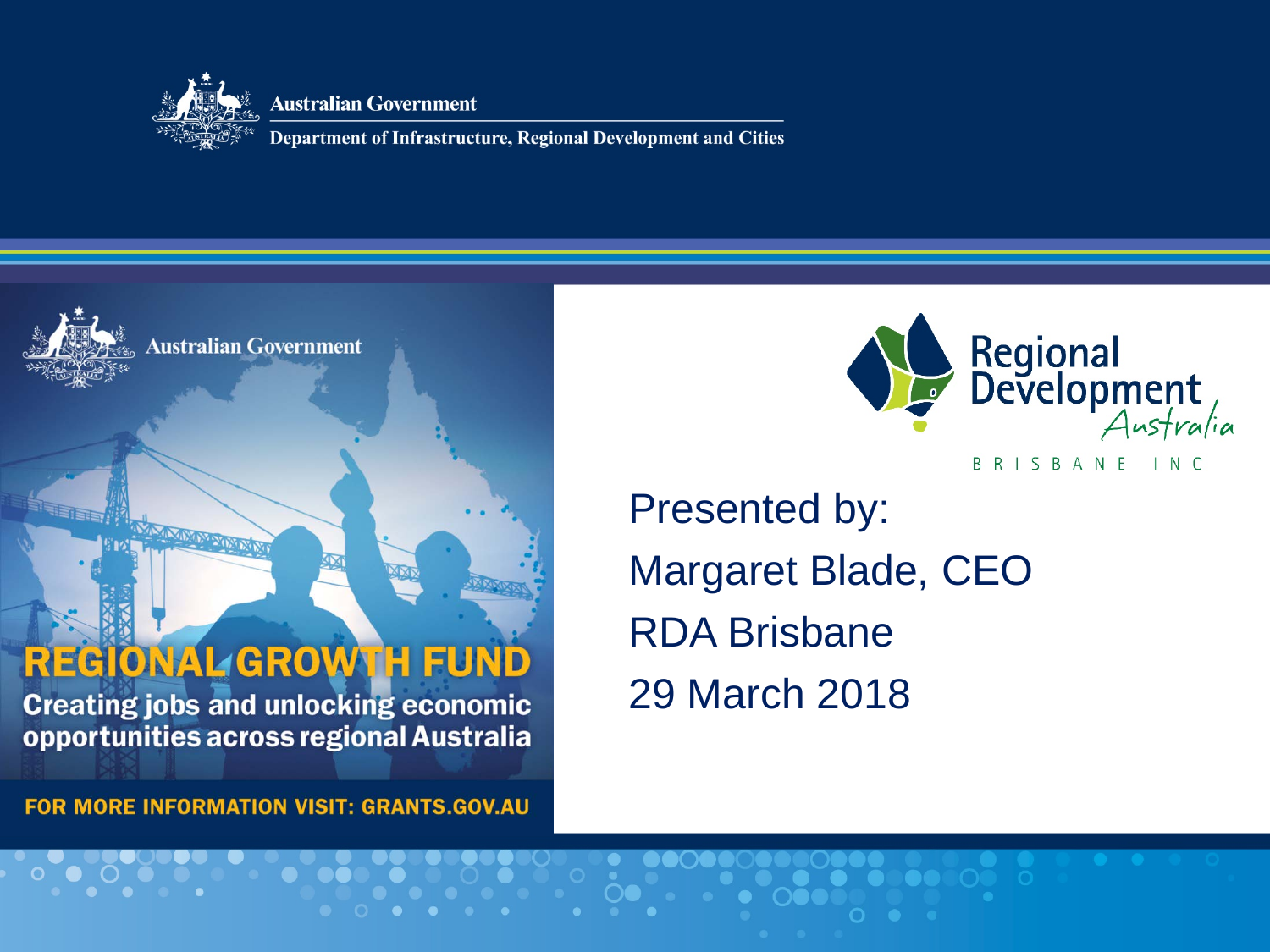## RGF - Overview

What is the Regional Growth Fund (RGF)

RGF will provide \$272.2 million towards transformational projects which support long term economic growth and create jobs in regions, including those undergoing structural change.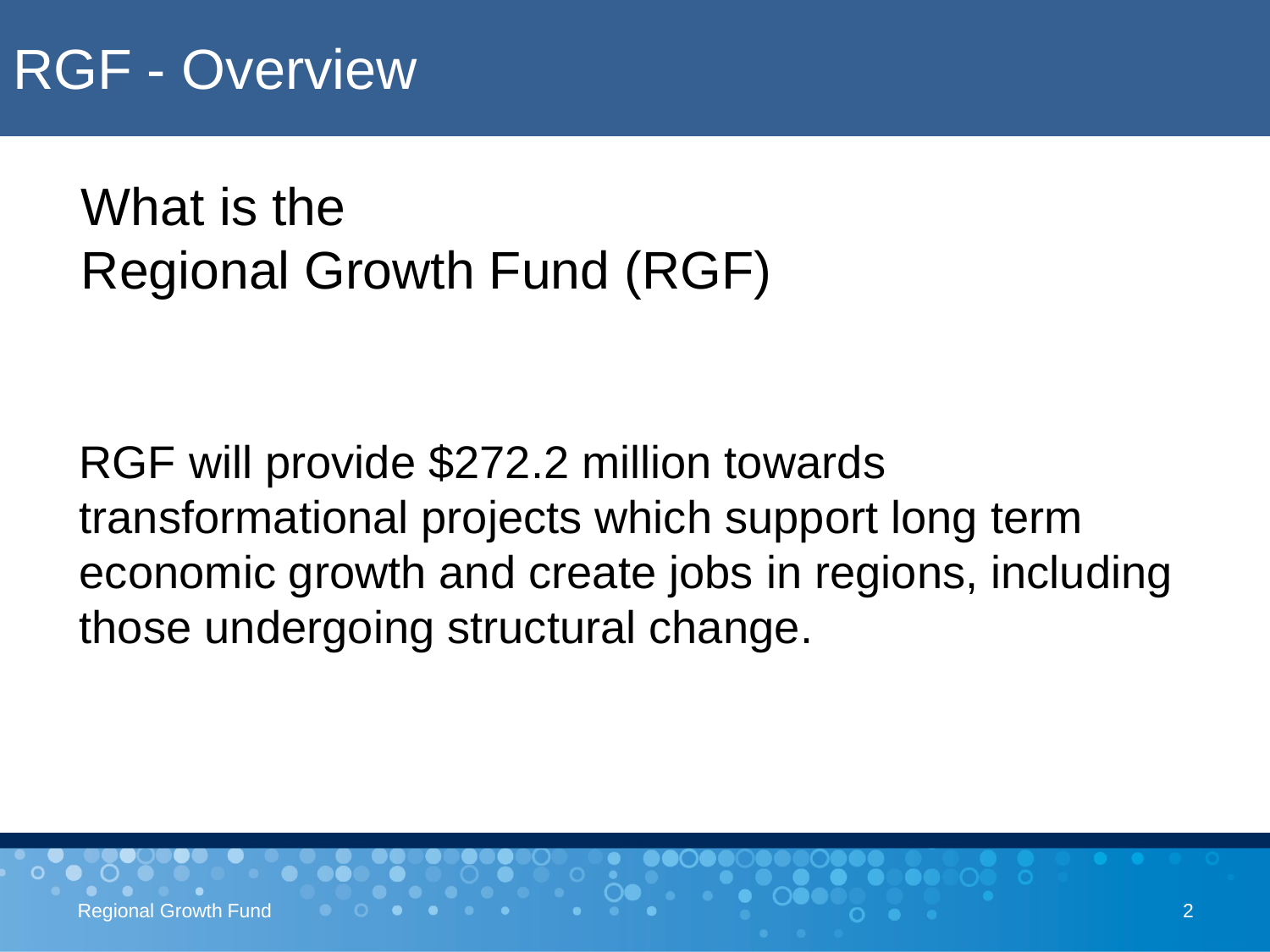RGF will provide funding of at least \$10 million for capital works that will deliver significant ongoing economic benefits in regional Australia.

A project may be a Package of Works, i.e. a number of projects that complement each other and deliver the objectives of RGF.

There is only one round of RGF.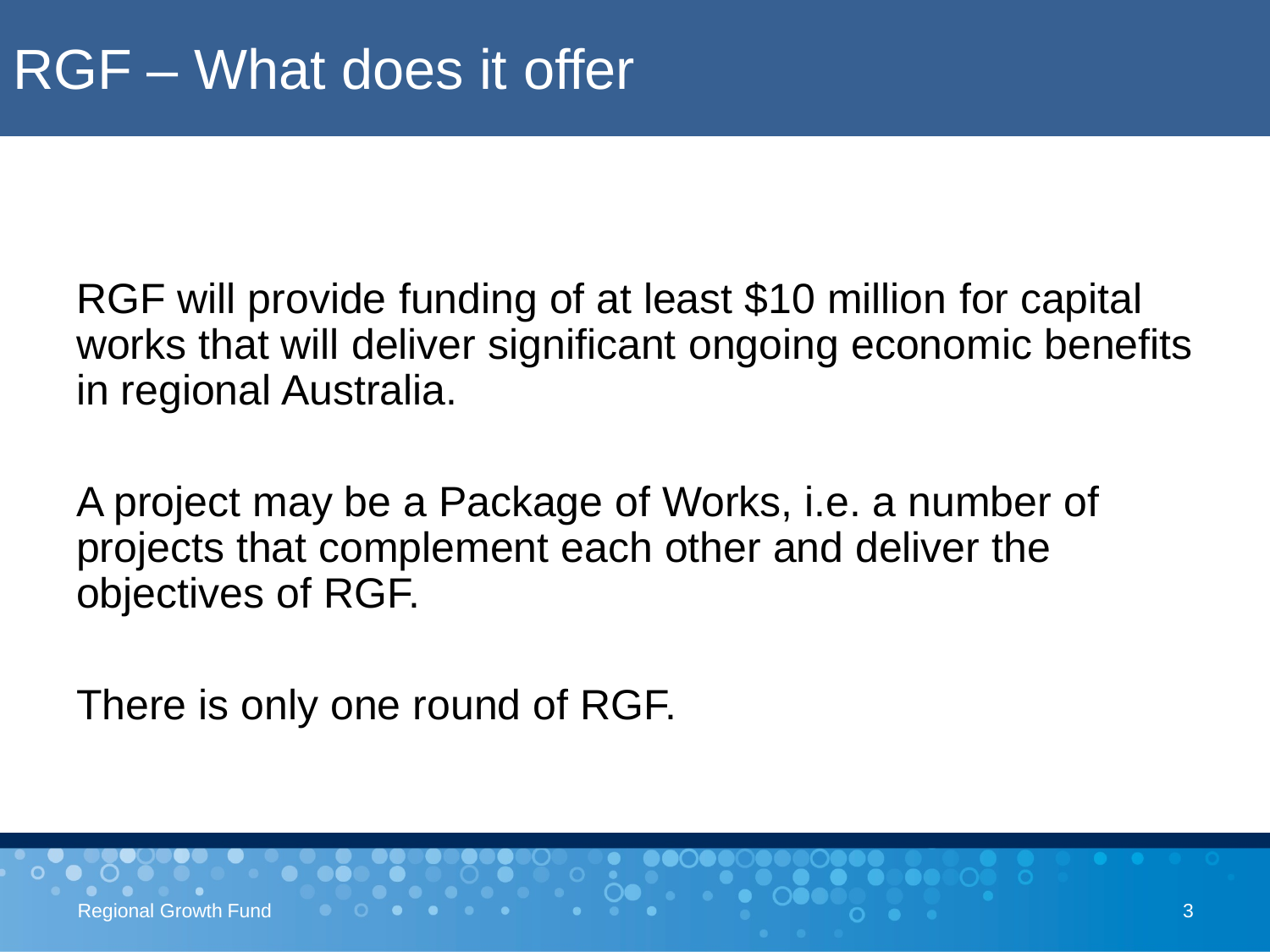Regional Growth Fund

What is the two stage process?

RGF has a two stage process for the selection of projects.

Stage One is competitive, with applicants submitting an Initial Application for eligibility and merit criteria assessment.

Stage Two is for the submission of a Full Business Case.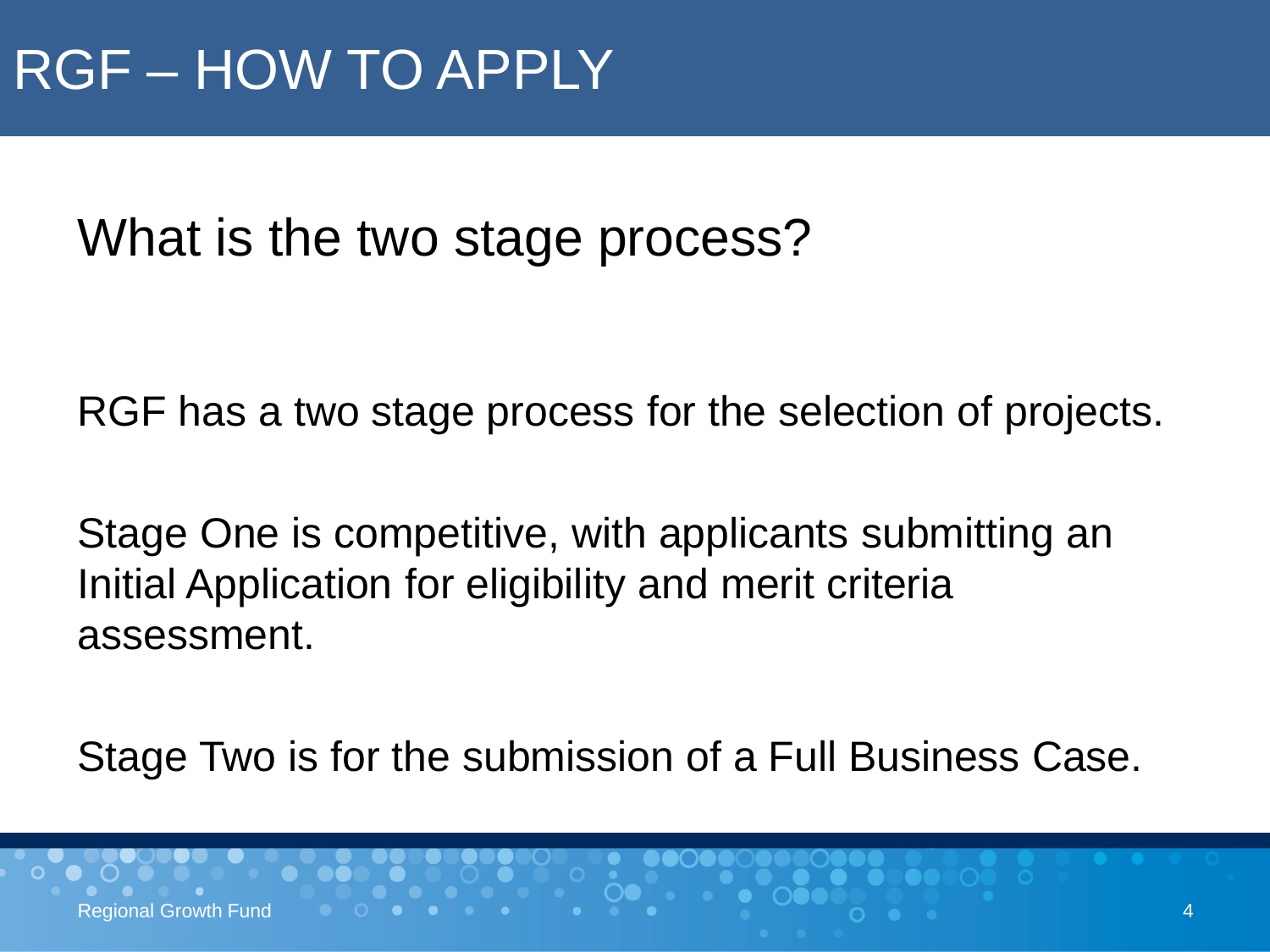### Why are there two stages for applications?

Initial Applications will provide the information required for the selection of projects that best deliver the objectives of the program.

Applicants can submit an Initial Application without spending the time and resources to develop a Full Business Case.

Applicants do not need to confirm additional contributions at the time of Initial Application, but confirmation of additional contributions **are** required when a Full Business Case is submitted.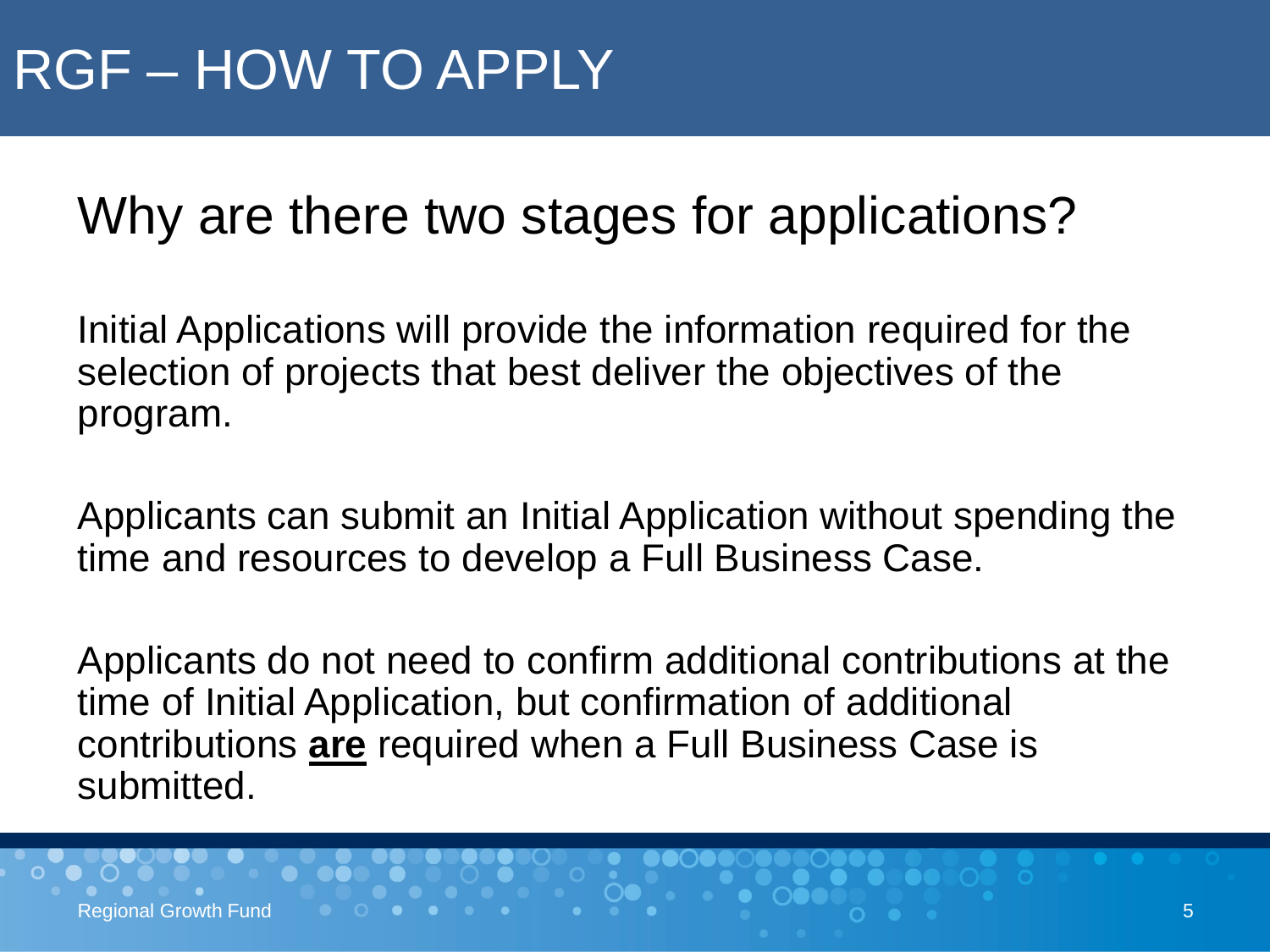### What does the Initial Application cover?

Initial Applications will provide information for an eligibility and merit criterial assessment.

This is the competitive stage of RGF.

The Department of Infrastructure, Regional Development and Cities will only contact you during this stage to clarify information provided.

The Department will not seek or accept additional information.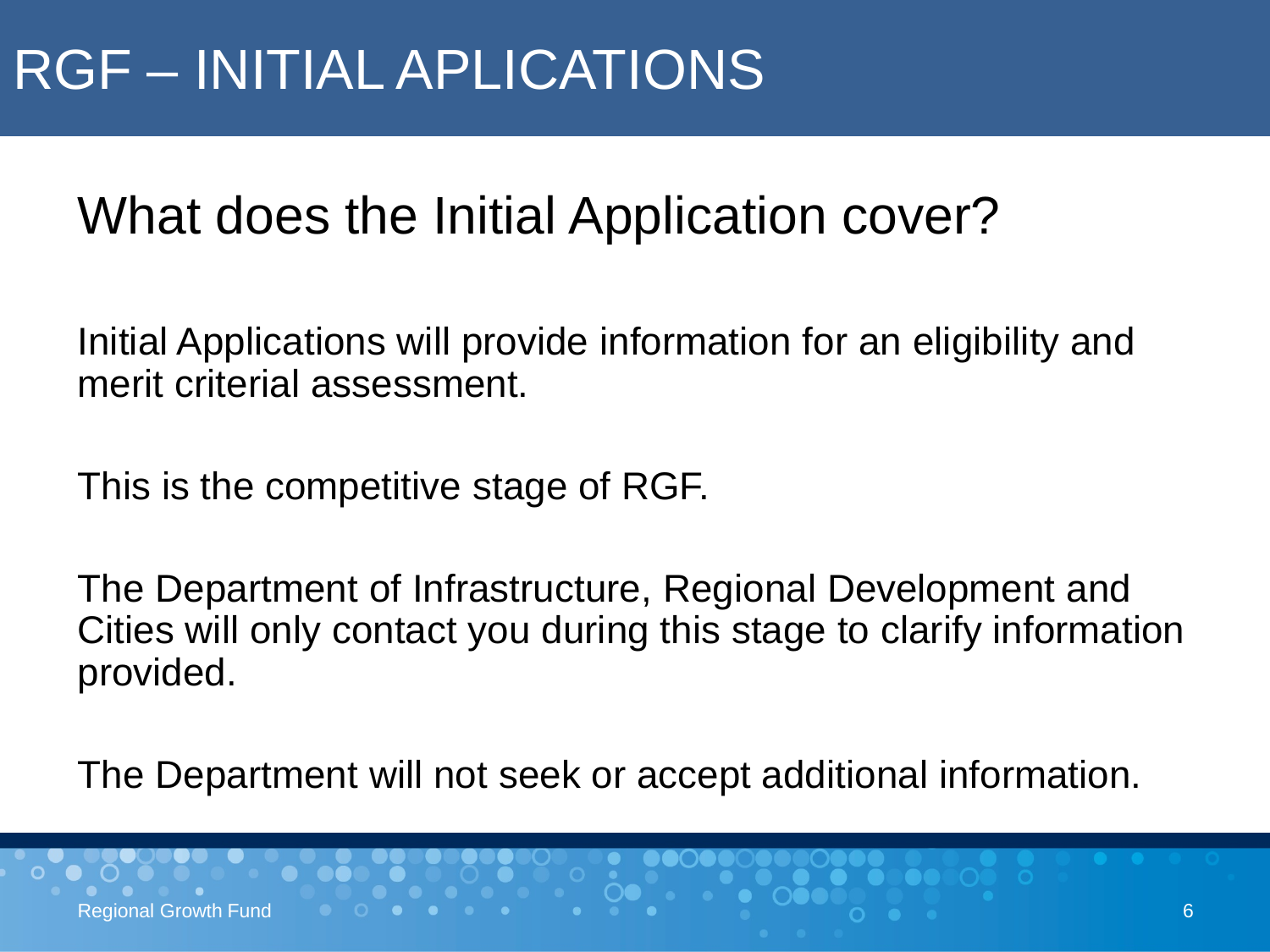## What are the Eligibility Requirements for RGF?

There are ten eligibility requirements for RGF. The Program Guidelines should be referred to ensure you meet the requirements. Here is a summary of eligibility for RGF.

Where the project must benefit?

Projects must be located in an eligible area, or the ongoing economic benefits must flow directly into an eligible area.

A mapping tool is available to assist in identifying eligible areas and project latitude and longtitude

<http://maps.infrastructure.gov.au/RegionalGrowthFund/>

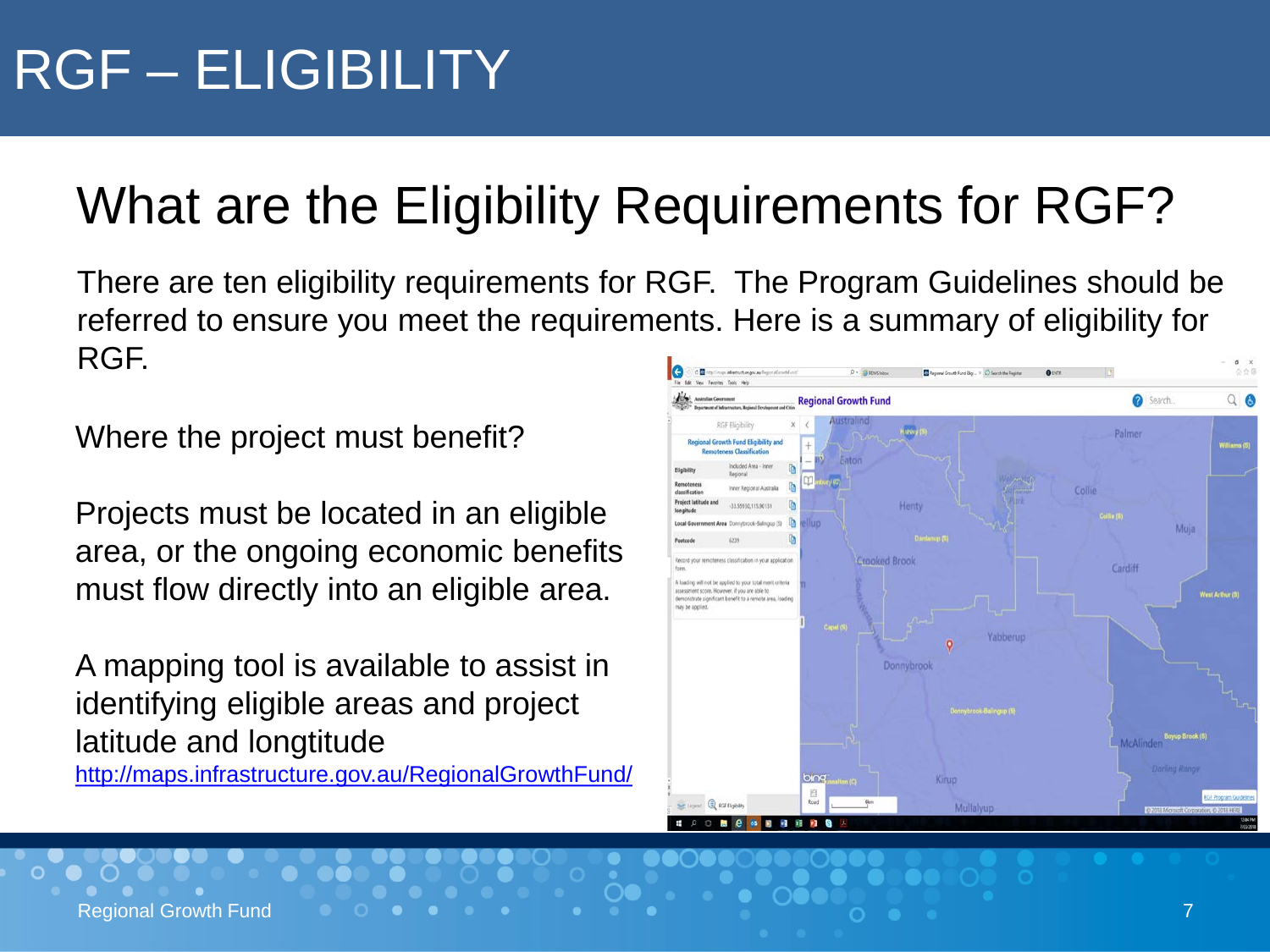

Go to Insert > Date & Time > and edit footer title and select Apply to All button 8 (3) 8 (3) 8 (3) 8 (3) 8 (3) 8 (3) 8 (3) 8 (3) 8 (3) 8 (3) 8 (3) 8 (3) 8 (3) 8 (3) 8 (3) 8 (3) 8 (3) 8 (3) 8 (3) 8 (3) 8 (3) 8 (3) 8 (3) 8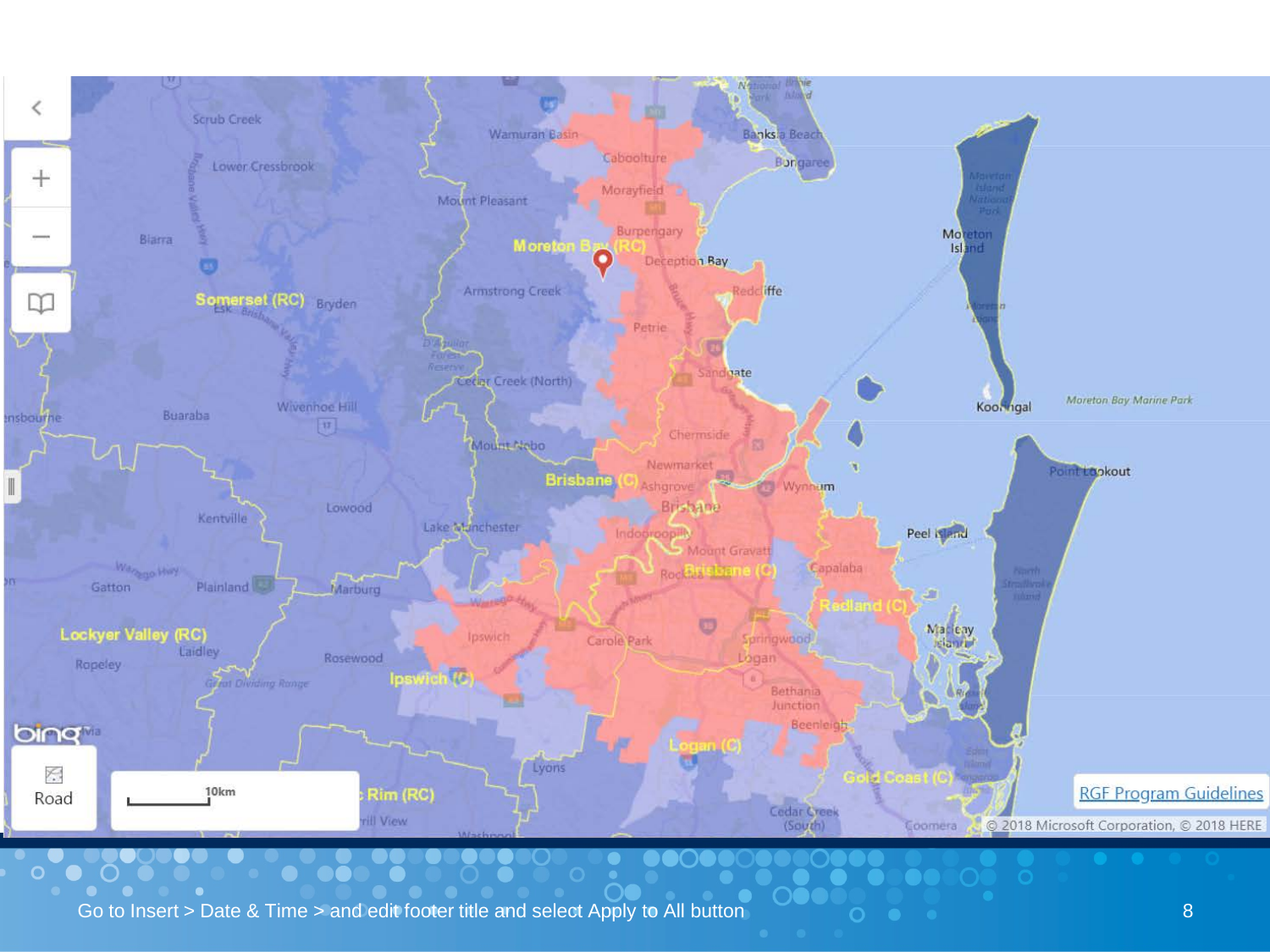# RGF – ELIGIBILITY

Who is eligible to apply under RGF?

Applicants must have an Australian Business Number (ABN) or Australian Company Number (ACN), and be one of the following entities:

- a private sector business
- a State or Territory Government
- a local governing body
- a not-for-profit organisation that has been established for at least two years.

Additional contributions?

Additional contributions can be from the applicant or other organisations and must be a minimum of 50 percent of the total cash project cost. Additional contributions do not need to be confirmed at Initial Application but must be confirm with the Full Business Case.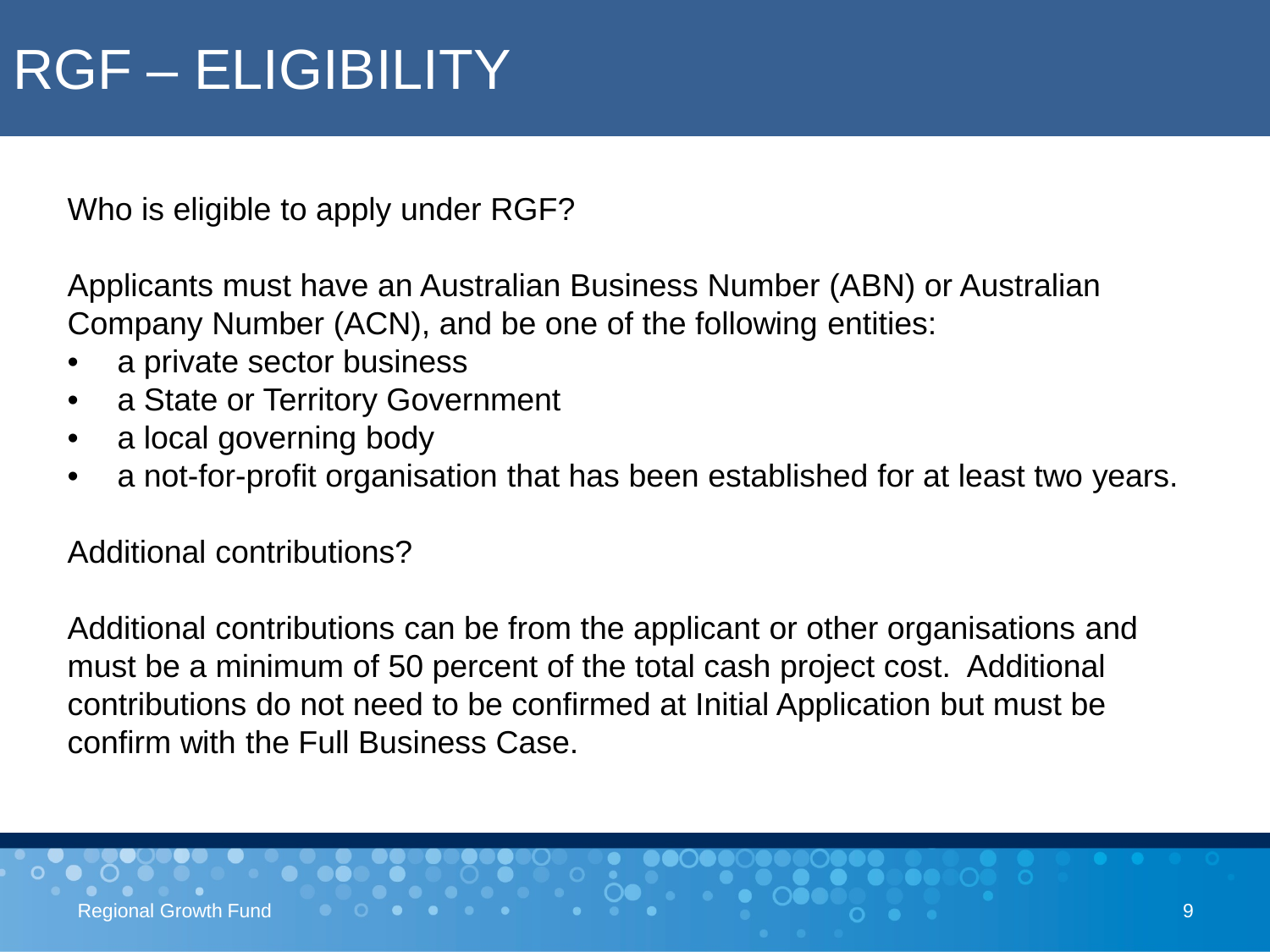# RGF – ELIGIBILITY

What are eligible projects?

Projects must be for 'common-use' infrastructure or private use infrastructure that will deliver significant and sustainable benefits to the region by creating jobs and flow-on benefits to the economy.

Projects must be a capital project involving the construction of new infrastructure, or the upgrade or an extension of existing infrastructure.

Projects may be a number of strategically linked projects which together form a Package of Works that will deliver economic benefits to a region or regions.

Projects must be ready to **commence within 12 weeks** of executing the Grant Agreement.

Projects must be acquitted by 30 June 2022.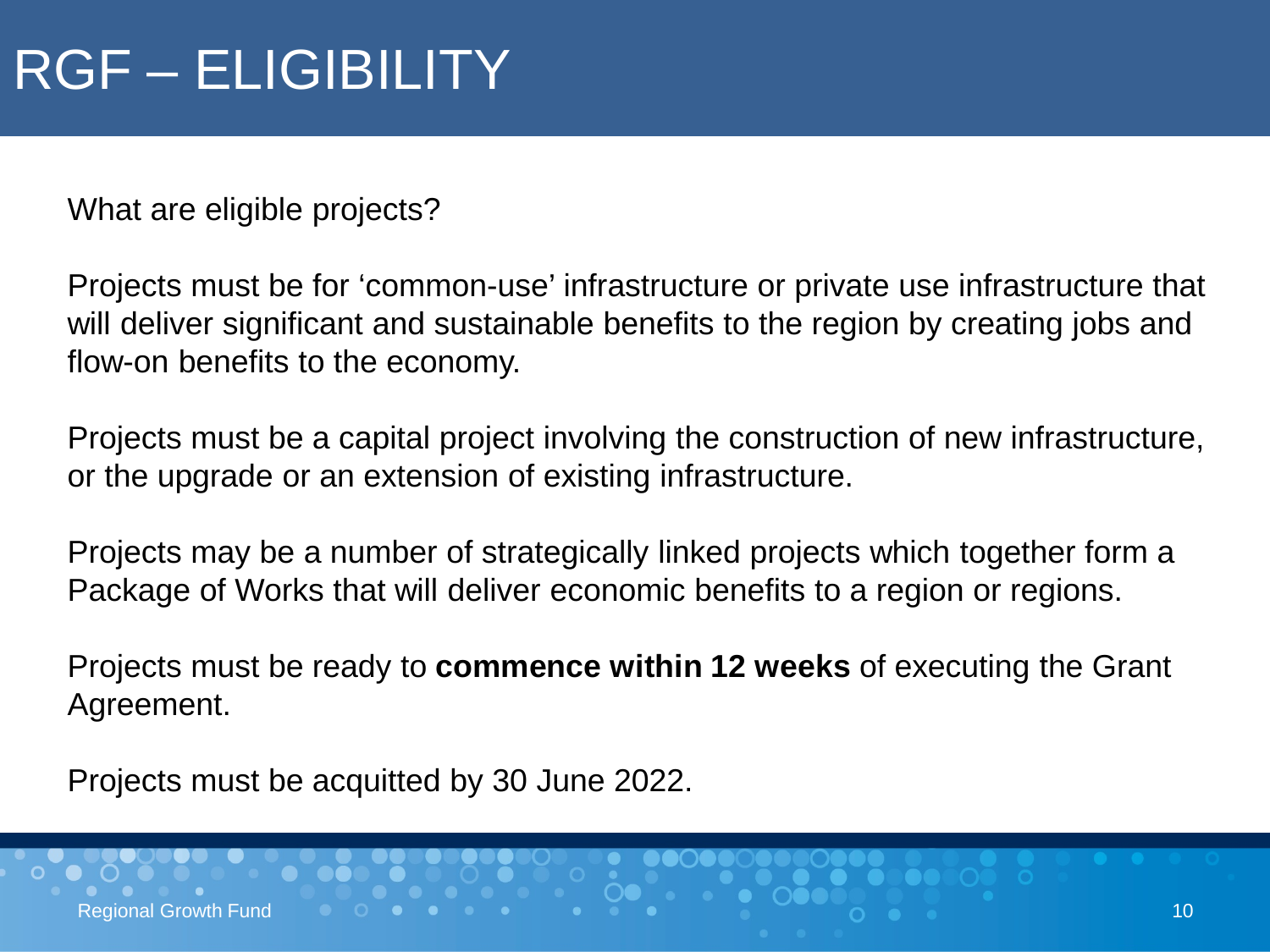# RGF – ELIGIBILITY

What **can** the grant money be used for?

- purchase of materials
- purchase of land or existing infrastructure where the purchase is not the sole activity of the project
- external labour hire

#### • plant and equipment hire

- construction activities
- external consulting costs directly related to the delivery of the construction

### What **can't** the grant money be used for?

- repair or replacement of existing infrastructure where there is no demonstrated significant increase in benefit
- ongoing operating costs including utilities and staffing
- business case development and feasibility studies
- soft infrastructure, including computer software or hardware that is not an integral part of the funded capital project
- project overhead items including office equipment, vehicles or mobile capital equipment (eg, trucks and earthmoving equipment and the applicant's internal plant operating costs)

Regional Growth Fund 11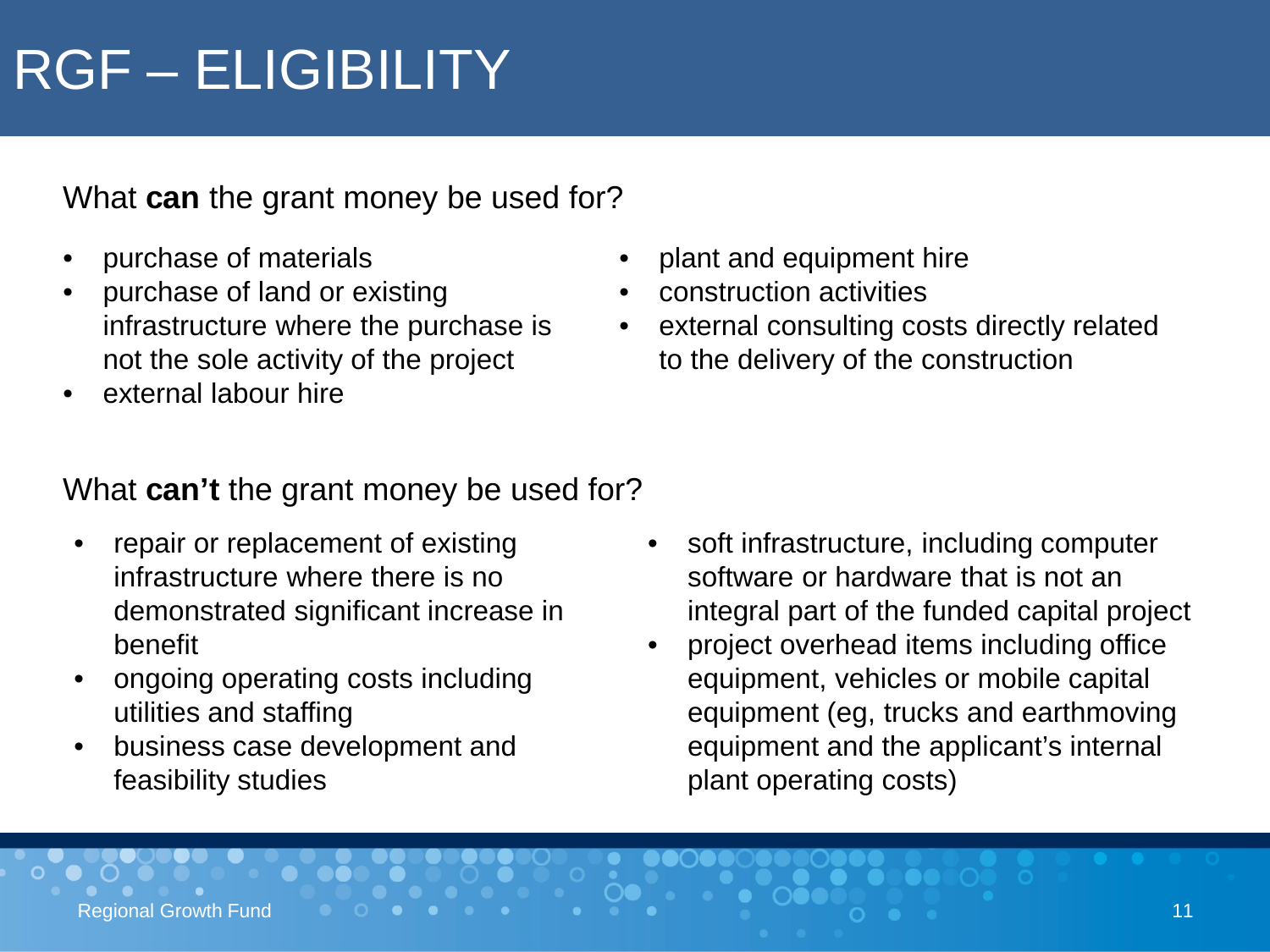Additional eligibility requirements:

- All relevant mandatory attachments must be submitted
- Applicants must complete the legal declaration, including that you can comply with special regulatory requirements

Before you submit, please ensure that you have read and understood the Program Guidelines and checked your organisation and project eligibility.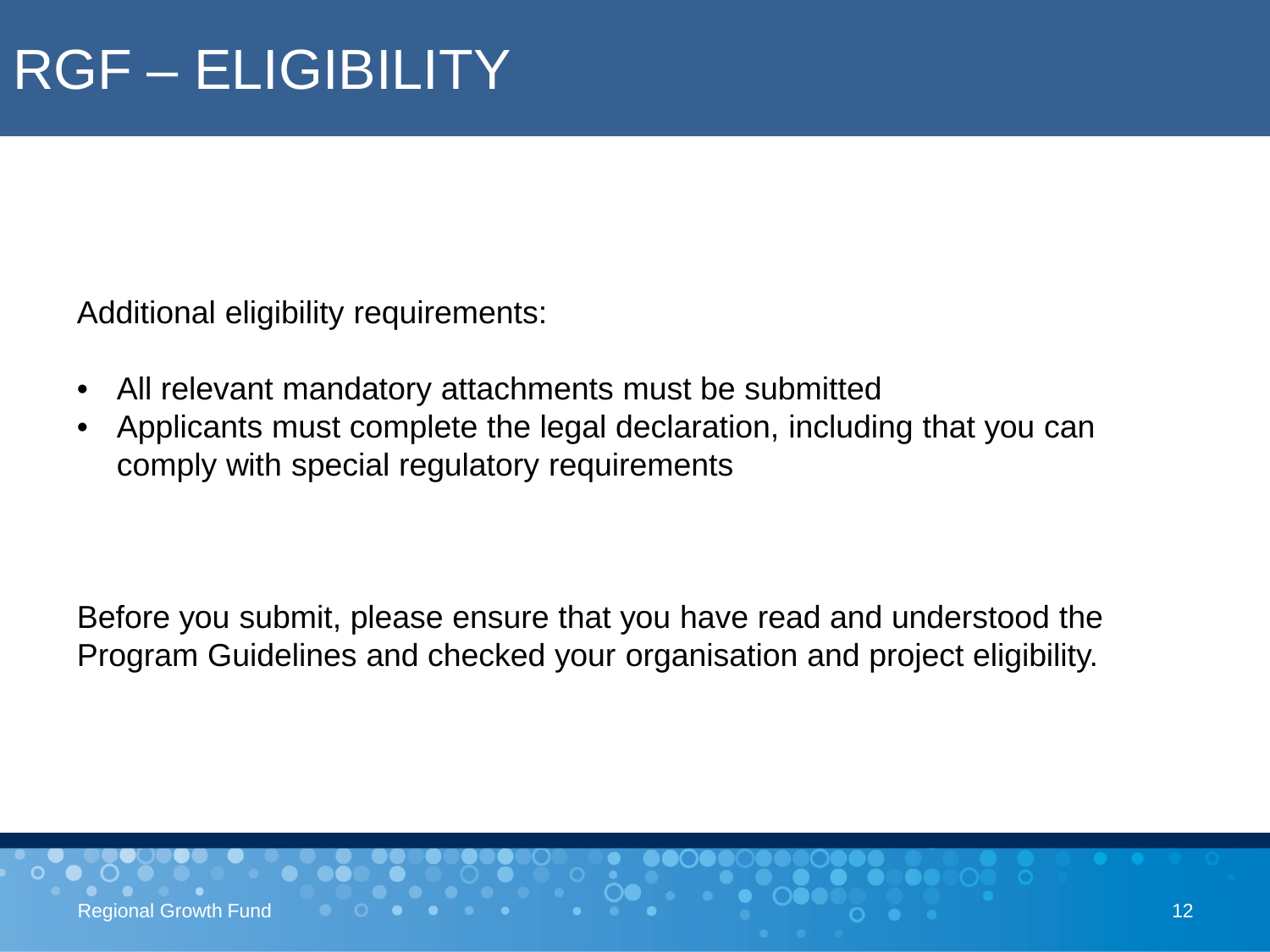# RGF – MERIT CRITERIA

## What are the Merit Criteria for RGF?

Whilst it is not mandatory to provide supporting documents, Initial Applications with quantifiable evidence supporting claims again the merit criteria may be rated higher.

There are three merit criteria.

#### **Merit criterion 1 – Create Jobs (20 points)**

Job creation as a result of your project including direct employees during and post construction and indirect employees post construction

#### **Merit criterion 2 – Drive Economic Growth (20 points)**

The economic benefit your project will deliver to the region during and beyond the construction phase

#### **Merit criterion 3 – Build Stronger Regional Communities (10 points)**

How your project will increase a regional community's resilience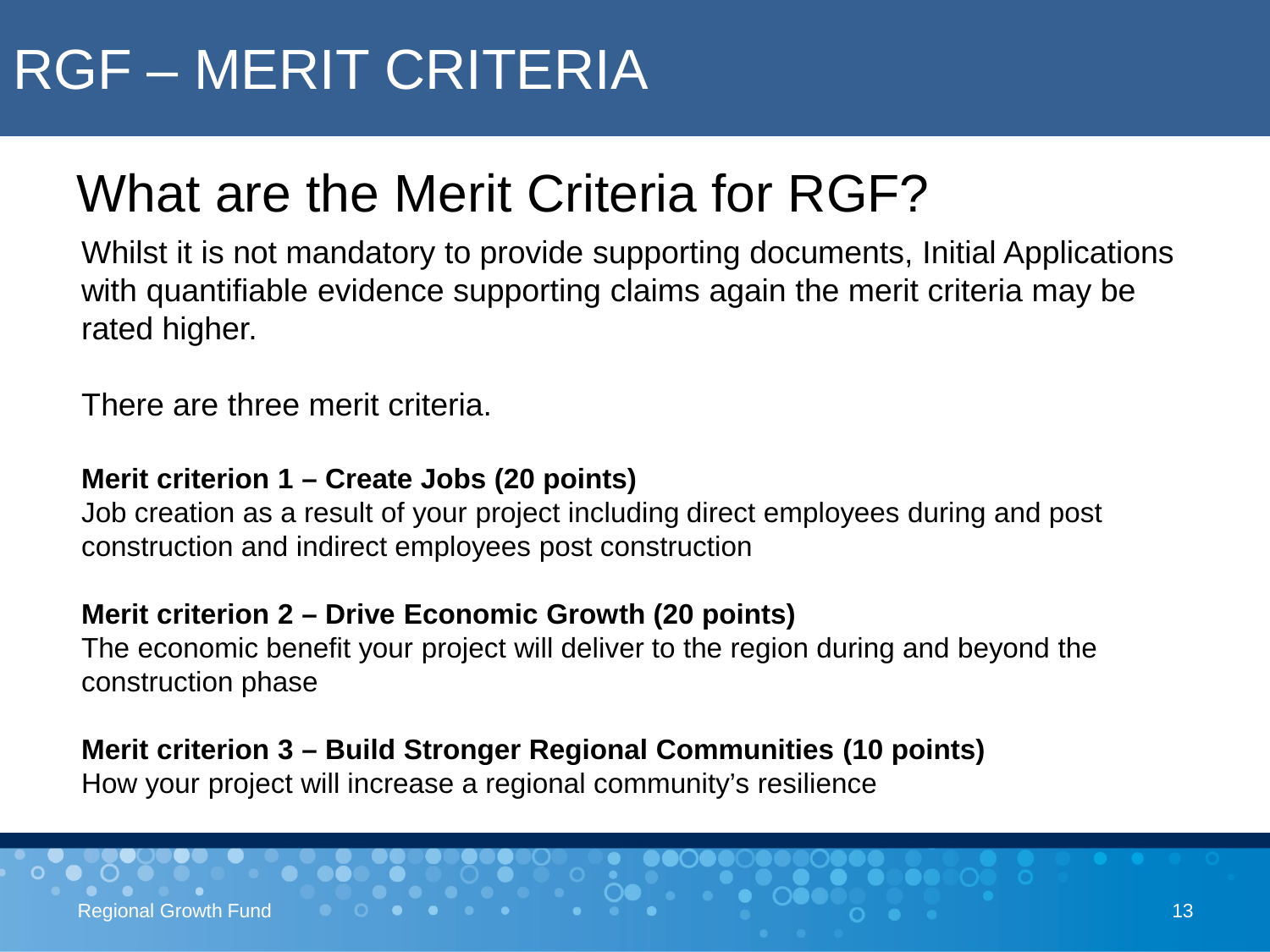What happens after the Initial Application stage?

The Department of Infrastructure, Regional Development and Cities will undertake an eligibility and merit criteria assessment and make recommendations to the Ministerial Panel.

The Ministerial Panel will review recommendations and select projects, in consultation with the Investment, Infrastructure and Innovation Committee of Cabinet (IIIC) or Cabinet, to be invited to submit a Full Business Case.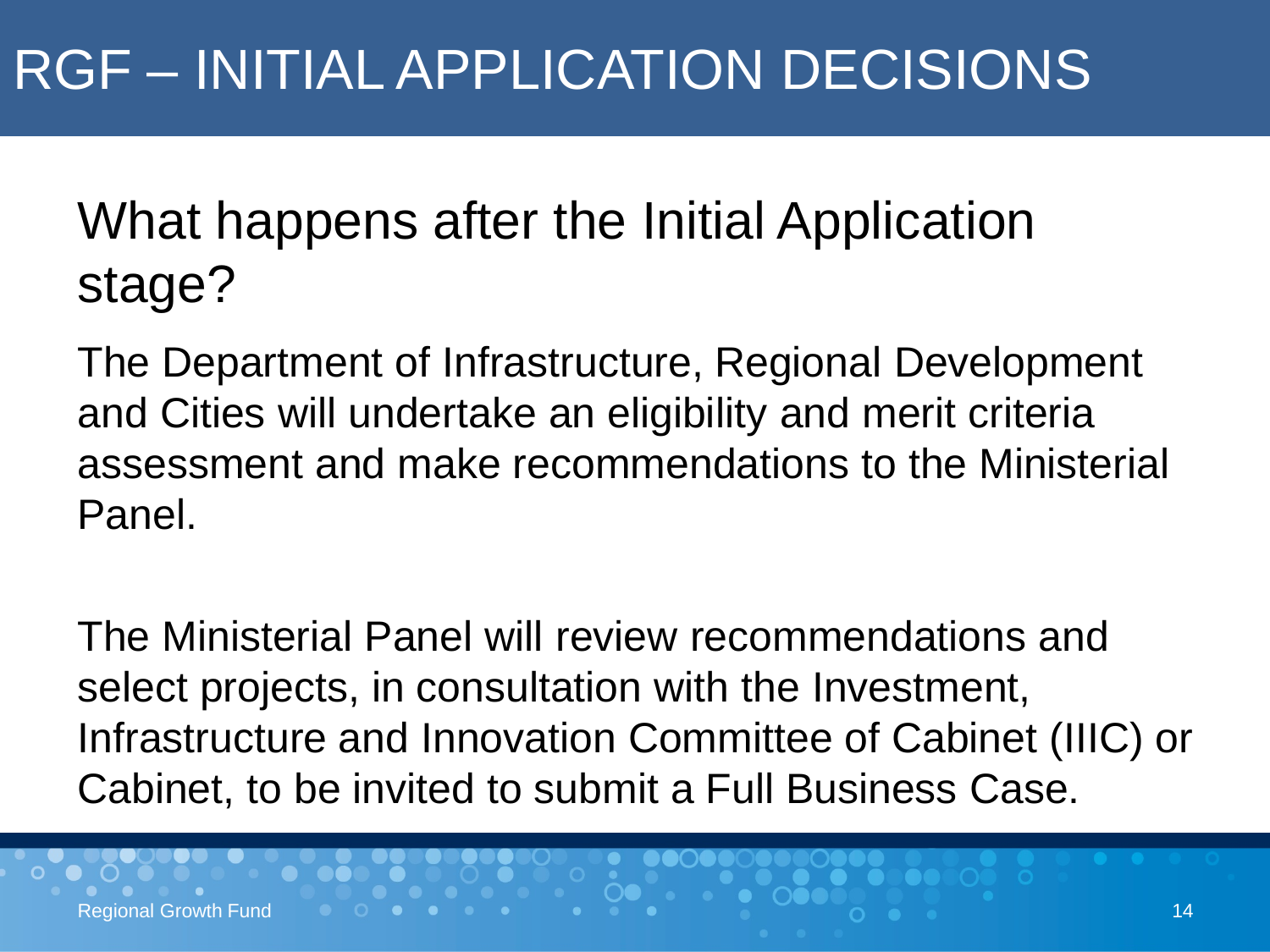## Submitting a Full Business Case

Only projects selected by the Ministerial Panel will be asked to submit a Full Business Case.

Applicants will have three months to submit the Full Business Case from the date of being invited to submit.

If a project does not proceed through the Full Business Case stage, another project from the Initial Application stage will be invited to submit a Full Business Case.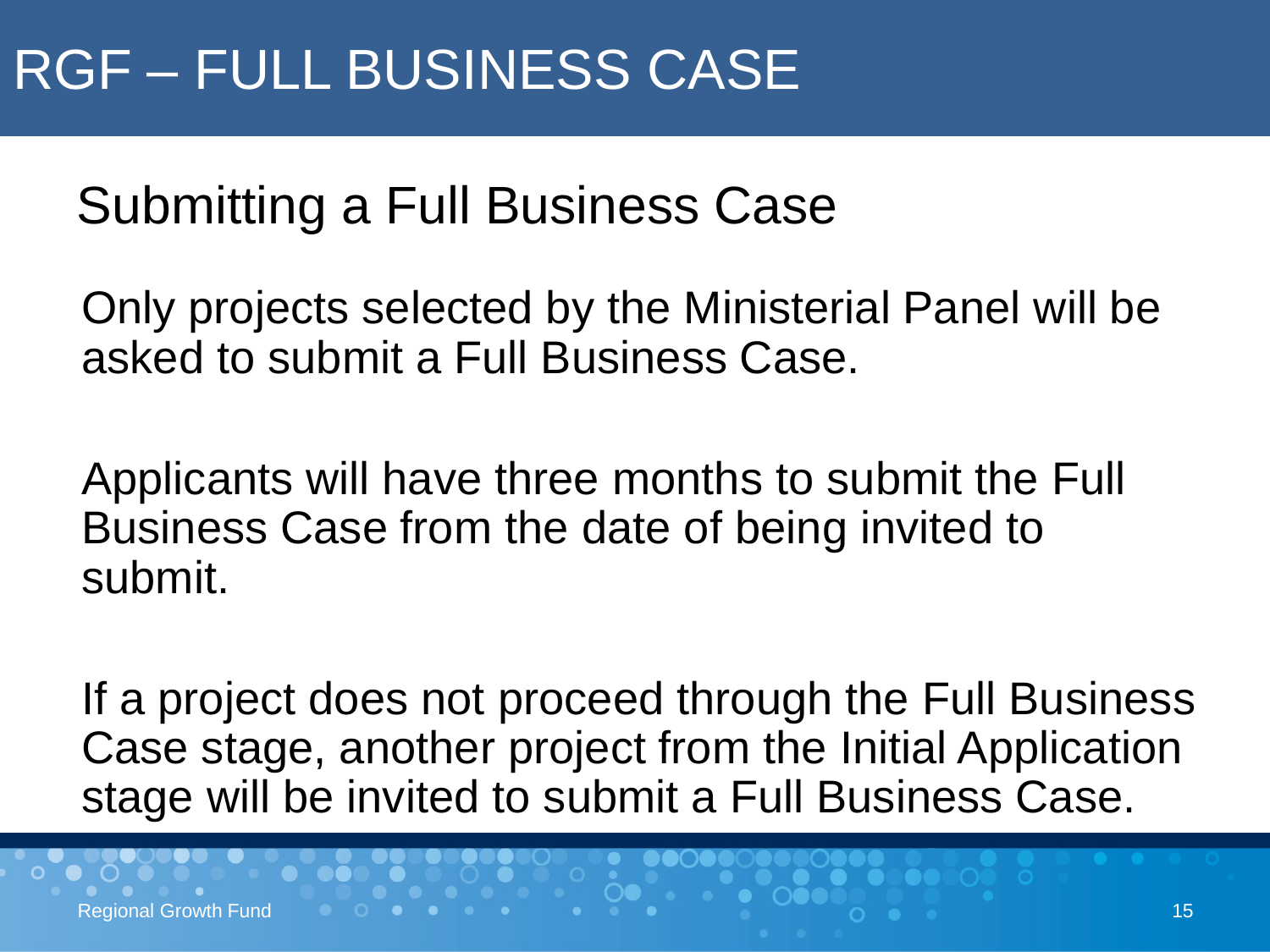### How can we help you?

We have extensive experience in working with Government.

We can provide advice and assistance in submitting an Initial Application.

We can assist in identifying which projects may be suitable for submission to RGF.

We can provide advice on sourcing project partners.